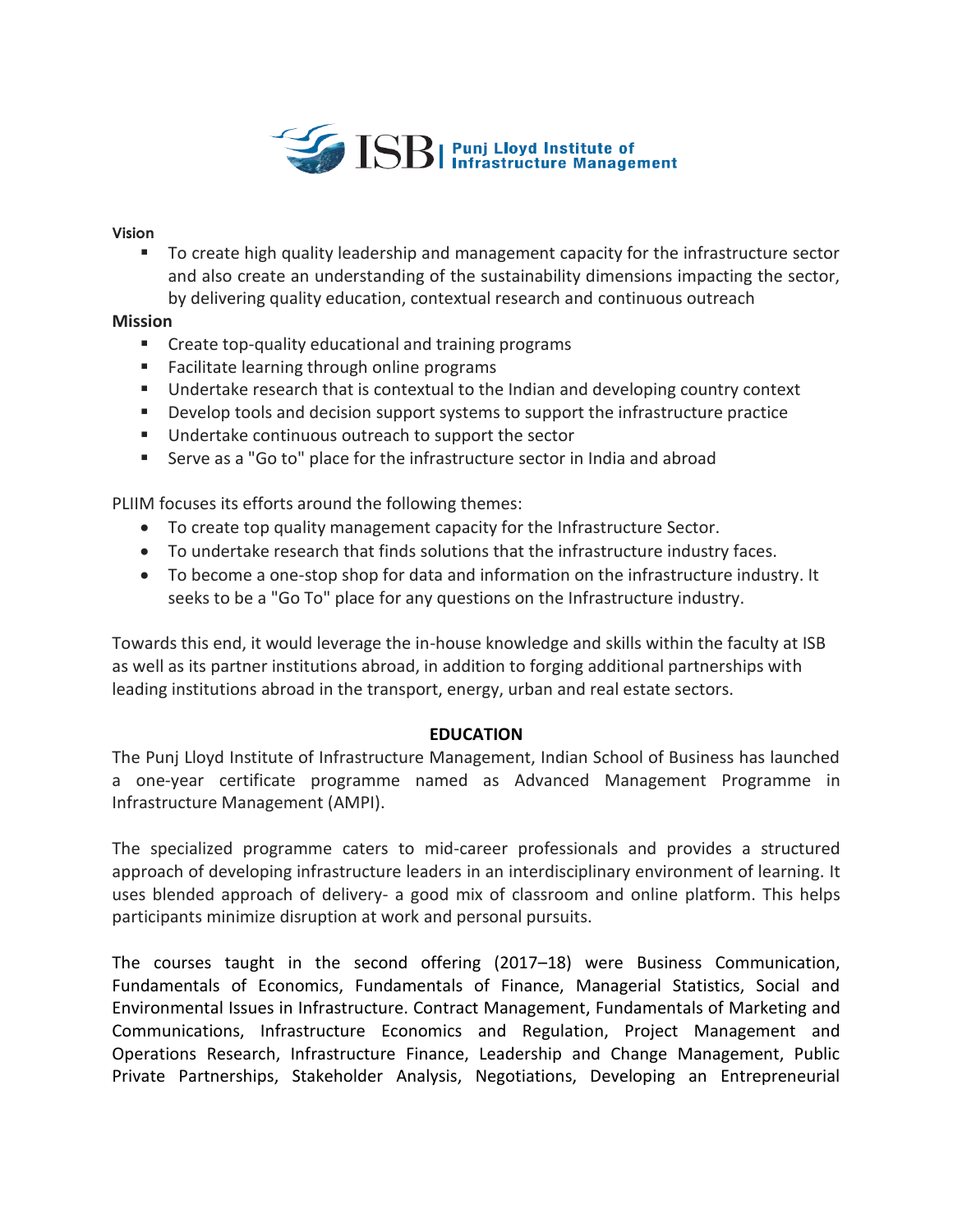Venture for Infrastructure, Strategic Planning for Infrastructure and Legal Issues and Dispute Resolution.



Besides the courses, the participants have had interactive guest lectures with prominent speakers such as Vini Mahajan, Additional Chief Secretary, Government of Punjab, Vignesh Nandakumar, former Vice President, SunEdison, Radheyshyam Julaniya, Principal Secretary, Government of Madhya Pradesh, Rohit Chandak, Chief Financial Officer at Ayana Renewable Power Private Limited (CDC Group UK's renewable energy platform for India and South Asia), Dr. Chandan Chowdhury, Executive Director, Punj Lloyd Institute of Infrastructure Management and NVS Reddy, Managing Director, Hyderabad Metro Limited.



The participants who attended the second offering of the program were from reputed public and private organizations like National Highway Authorities of India, Kuwait National Petroleum, ESSAR, SREI Infrastructure, Omkar Realtors, Novartis, APIIC, Bengal Shristi, Mantena, INTACH New Delhi among others.

The faculty who taught in the course were Kanishka Sinha, founder Stillwater Consulting, Shilpa Aggarwal, ISB; Ramabhadran S Thirumalai, ISB; Vaidyanathan Krishnamurthy, ISB; Jit Bajpai, Columbia University; K Venkatesh, L&T Infrastructure Development Projects; DVR Seshadri, ISB; Sisir Debnath, ISB; Kumar V Pratap, Ministry of Urban Development, Government of India; MR Rao, ISB; Vaidyanathan Krishnamurthy, ISB; S Ramnarayan, ISB; AJ Chauradia, ISB; Amit Nandkeolyar, ISB; Kavil Ramachandran, ISB; OP Agarwal, World Research Institute; V. Nagaraj, National Law School.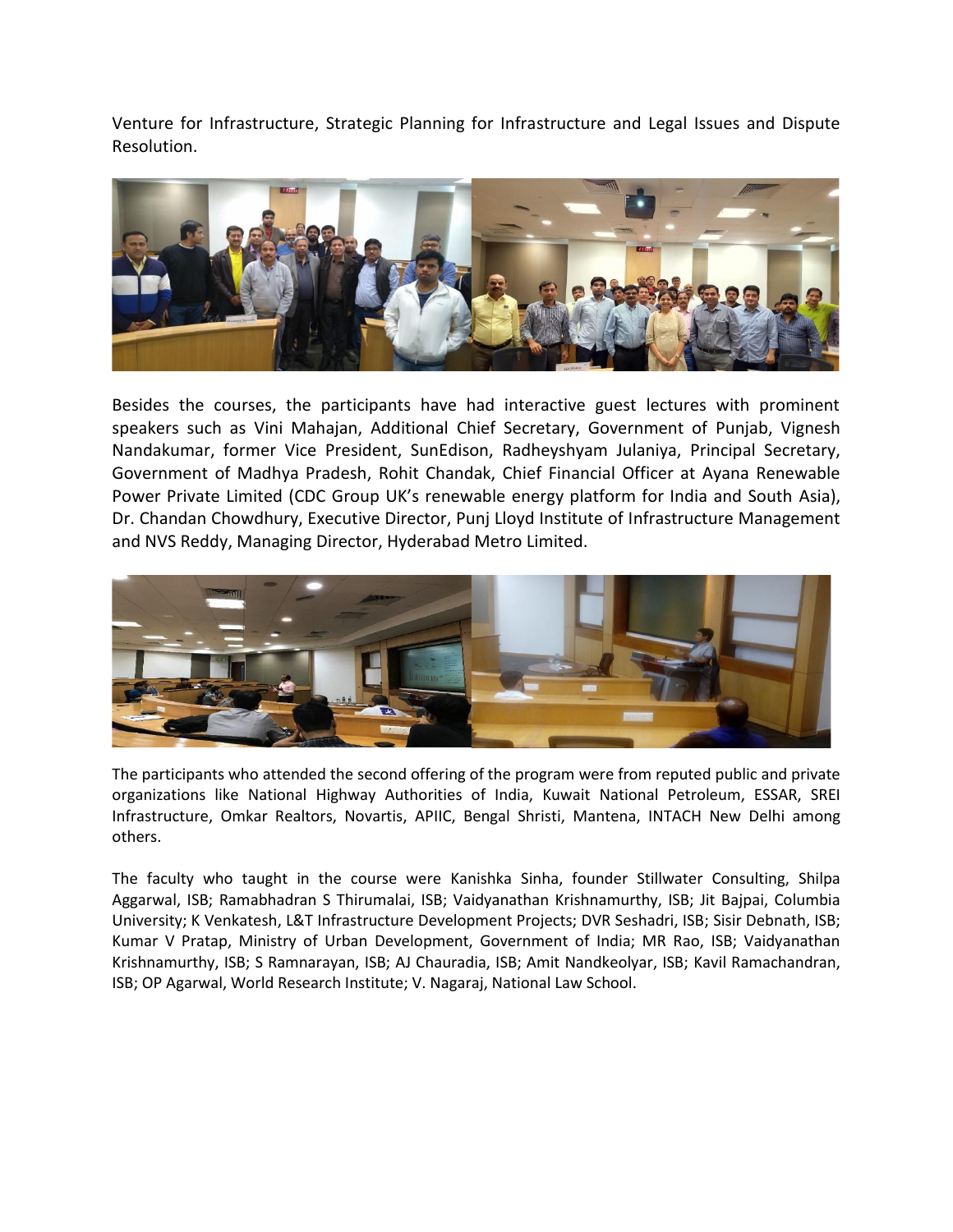#### **Participation of NHAI executives at the Advanced Management Programme for Infrastructure (AMPI):**



The National Highway Authority of India has endorsed the quality and content of the programme by sending their mid and top level executives to both the editions. The first batch had five participants from the organization and the second batch had six nominations.

#### **RESEARCH**

#### **Digital Life Index:**

There is a lack of comprehensive and coherent data and evidence on the state of the existing digital infrastructure in Indian cities. This gap provided the motivation for the Digital Life Index of Indian Cities report. Our report on the Digital Life Index of 15 Indian Cities provides a quantitative measurement of the demand for and supply of digitisation across seven indicators – transport, finance, retail, healthcare, education, media and administration.

The institute under the guidance of Professor Sanjay Kallapur did a study to provide a quantitative measurement of the progress of secondary digitalization in 15 earmarked cities. The project was completed in September. The project has been submitted to Professor Kallapur for his inputs. Dr. Chowdhury also reviewing it.

### **Electric Vehicles Roadmap in India**

Vehicular Emission and commitment to Paris Climate change has led to adoption of electrical vehicles by many major economies globally. Countries like China, U.S.A, Norway, Netherlands and Japan have seen a huge growth in electric vehicles. This was primarily due to the fact that these countries had favorable Fiscal, Financial and other policies which made electrical vehicles more competitive and cost efficient as compared to conventional fuel vehicles.

India being one of the major automobile markets however could not see a considerable growth in the adoption of electric vehicles. Previous Government policies and incentives had a little impact for upscaling electric vehicle deployment in India. Our research shows that both the consumers are skeptical for buying electric vehicle and the manufacturers hesitant to manufacture electric vehicle. So to overcome this barrier and upscale the electric vehicle deployment we analyzed the Indian electric vehicle market.

### **Case study of DND Flyway: A brief background**

When the Honorable Judges headed by Mrs. Sunita Agarwal spelled the verdict on a clear Wednesday afternoon on October 26, 2016 for a long standing Public Interest Litigation (PIL) against collection of tolls at the Delhi-Noida-Direct Toll Bridge, it was the moment of truth for all its stakeholders. The Allahabad high court, hearing a PIL from Noida Resident Welfare Associations, had produced a judgment that Noida Toll Bridge Company can no longer charge a toll to users for driving on the bridge…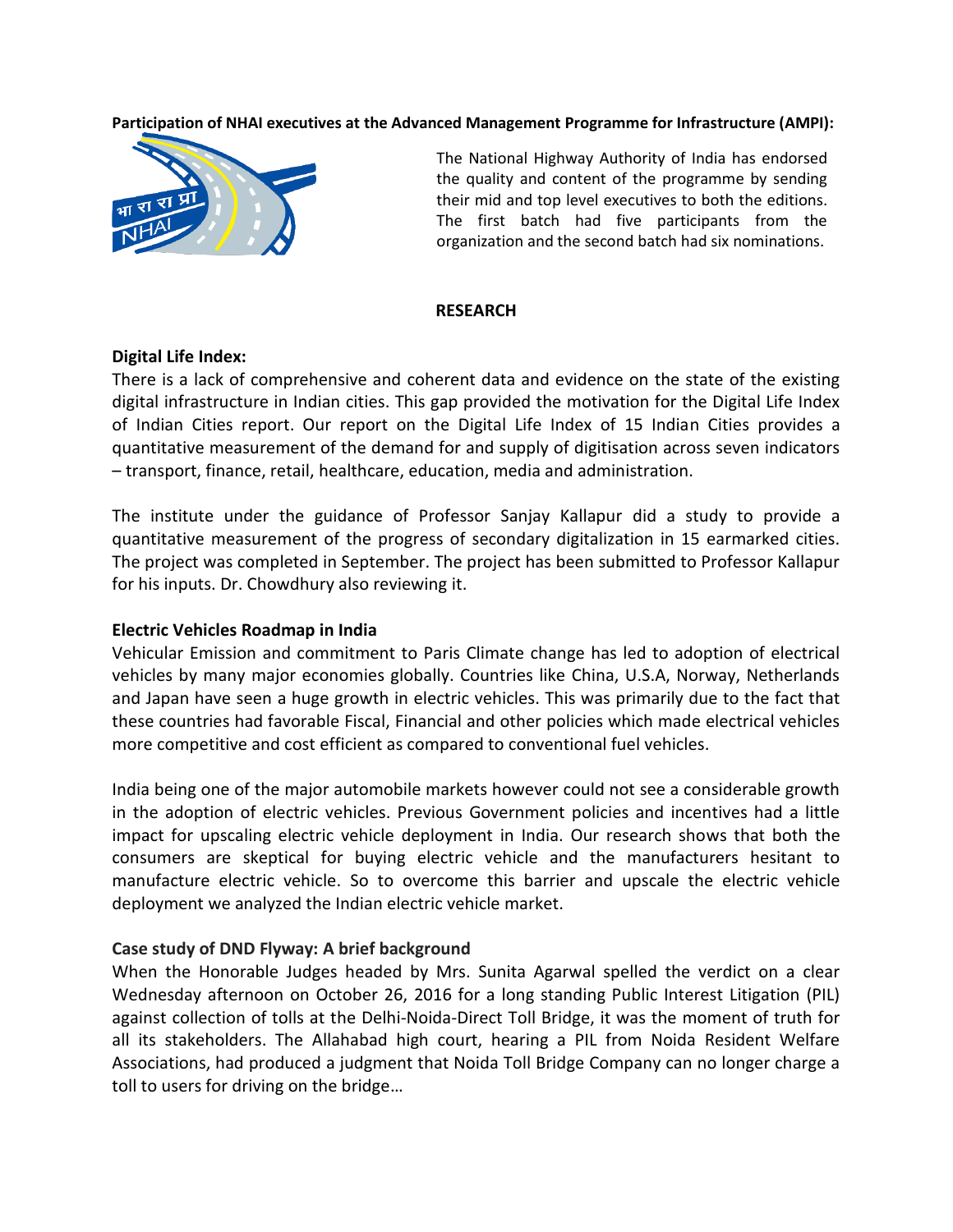While the road users were relieved at the verdict, the other stakeholders had to swallow the hard pill. The report evaluates the concessions, contracts and consequences vis a vis the DND flyway project. The case study has been completed and is currently under review by the executive director & the Associate Director.

# **Article on for Smart Cities**

The newly developed Smart Cities Index by ISB provides a comprehensive framework for assessing the quality of city services for the 53 million plus cities in India across a variety of characteristics. Analysts at the Punj Lloyd Institute of Infrastructure Management at ISB Ashish Mohan and Tryambakesh Shukla, reveal the journey behind the development of the Index and highlight gaps that hinder urban development in India. The article was published in ISB Insights.

# **Urban scope:**

The institute prepared a **Databook on 53 most populous Indian cities**. The publication highlights the state of urban infrastructure, services, and governance in top cities of India. The data book is complete and is hosted on Institute's website and it will be shared with the stakeholders as well.

# **OUTREACH**

# **Lecture on Demonetization**

The Institute organized a lecture on "Demonetization and Black Money" by Dr Rajan Katoch, former secretary, Government of India on 22<sup>nd</sup> of April at Mohali Campus.

### **Guest Lectures**

Ms Vini Mahajan, Addl. Chief Secretary, Punjab; Vignesh Nandakumar, former VP, SunEdison; Radheshyam Jhulaniya, Principal Secretary, MP, Rohit Chandak,

# **Guest Lecture by Prof Richard De Neufville**

Prof Richard De Neufville, Professor of Engineering Systems, MIT, conducted three sessions on Practical Real Options Analysis, Valuing Projects with Flexibilities and Managing Projects under uncertainty**.** 

### **Quarterly Newsletter**

Four editions of quarterly newsletter 'Infra Now' were released during the year. Infra Now carries opinion pieces, industry updates and interviews by senior experts.

### **TiE – ISB Connect**:

Dr. Chandan Chowdhury moderated the session on '**Infrastructure Landscape – Unlimited Opportunities**' on 8th September 2017 at the Hyderabad campus. Other panelists were Sujoy Bose, CEO, National Investment & Infrastructure Fund and Rahul Narayan, Founder, Team Indus.

**Special Interest Group (SIG) Launch**: The special interest group for Infrastructure was launched on the 27th of January. The event was attended by the current batch of AMPI participants, Alumni, students from PGP and staff at ISB.

**Rount Table: "**Infrastructure – Challenges faced and the way forward' was held. The speakers were Athar Shahab, CEO, Nabha Power; Manya Ranjan, Head, Sterlite Power; OP Agarwal, CEO,